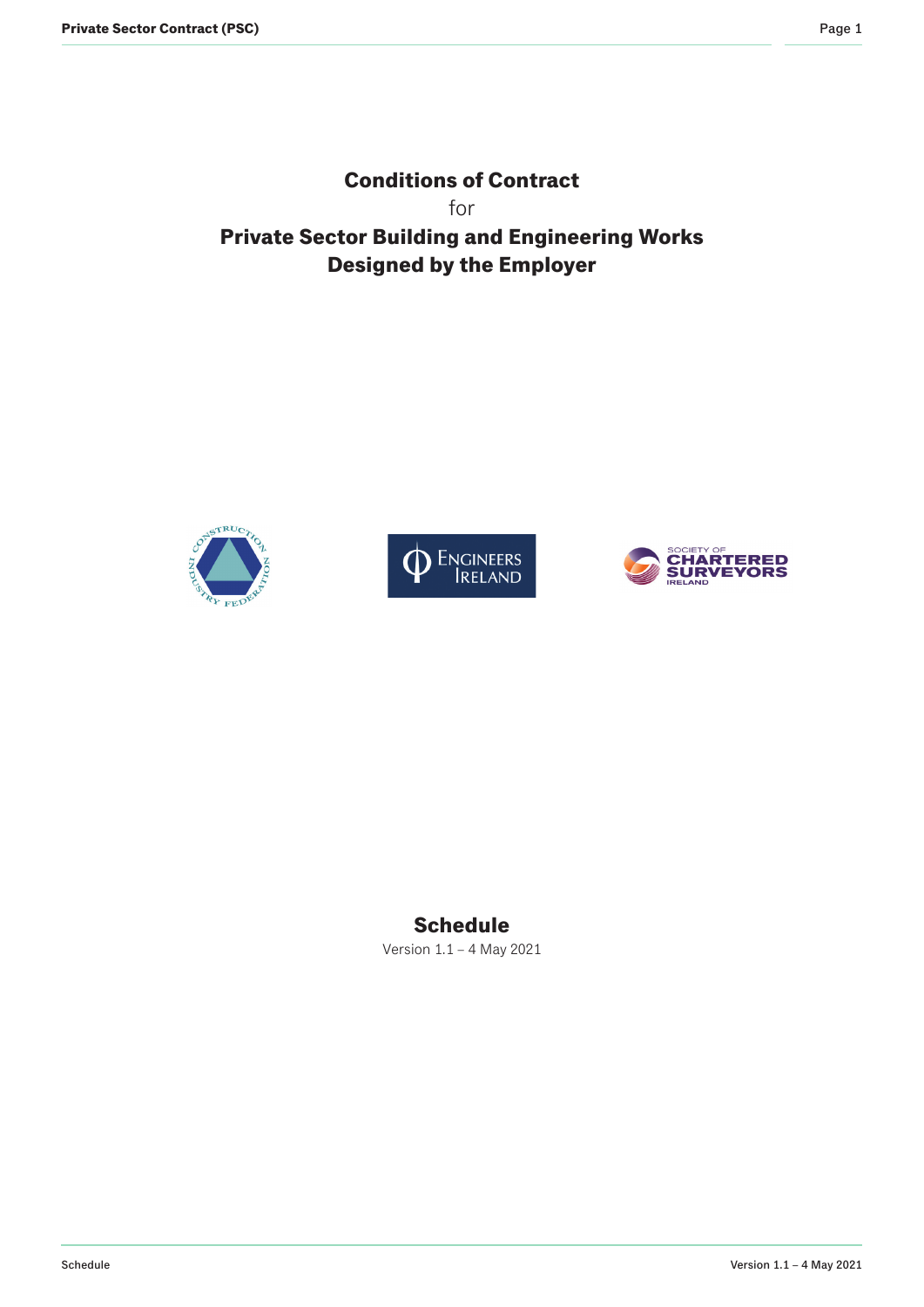# **PART 1A Employer's Representative and Communications** (Sub-clauses 4.3 and 4.14)

Details for sending notices under clauses 12 and 13 to the Employer are:

| For the attention of: |                                                                           |
|-----------------------|---------------------------------------------------------------------------|
| Address:              |                                                                           |
|                       | Details for sending other notices and communications to the Employer are: |
| For the attention of: |                                                                           |
|                       |                                                                           |

Address:

eMail:

The Employer's Representative is:

Details for sending notices and other communications to the Employer's Representative are:

| For the attention of: |  |
|-----------------------|--|
| Address:              |  |
|                       |  |
| eMail:                |  |

Names of individuals (no more than 3) who will represent the Employer in any matter arising under clause 13.1 of the Contract :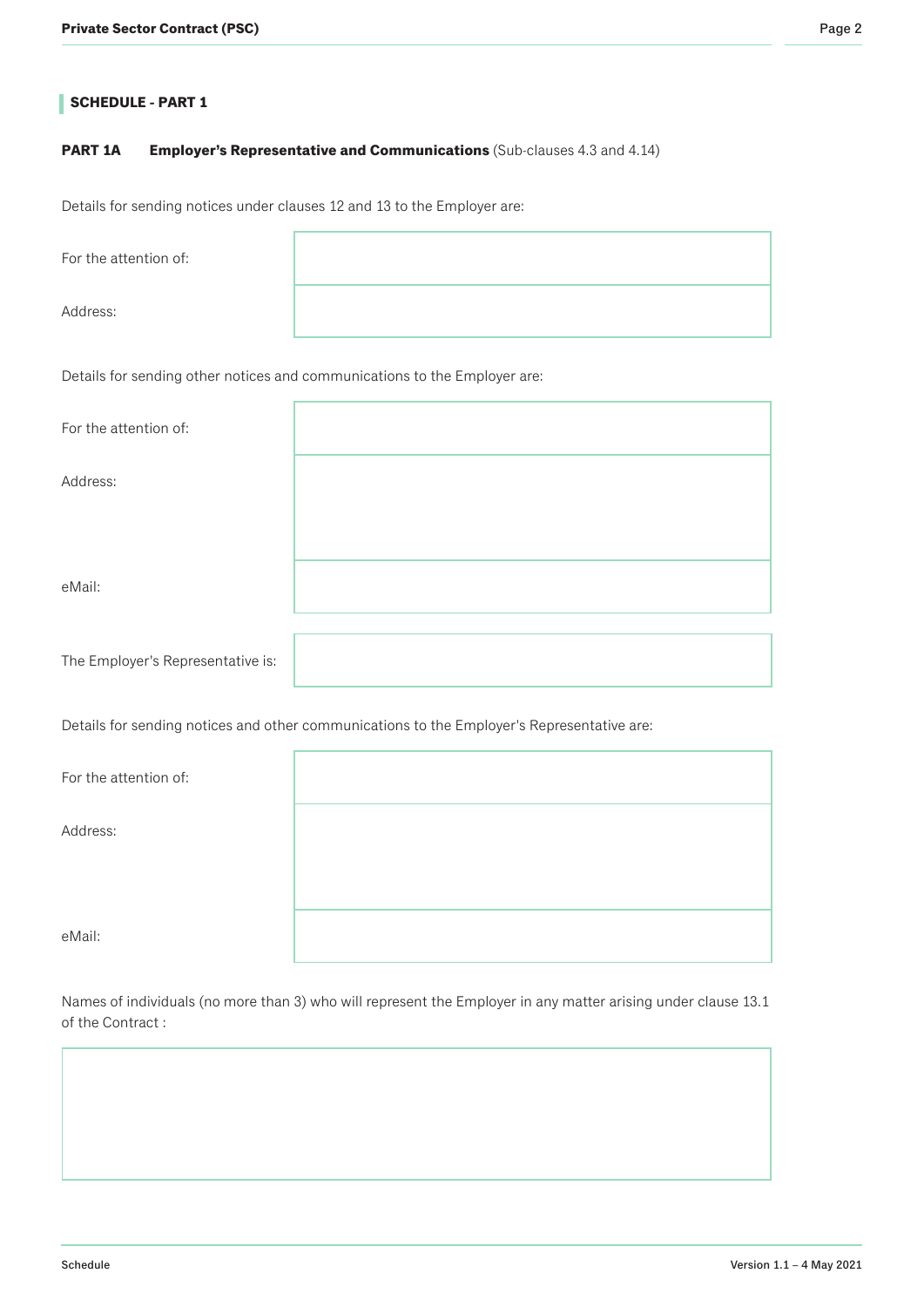# **PART 1B Documents**

The **Works Requirements** are:

The **Bill of Quantities, and the rules of measurement in accordance with which it has been prepared**, is:

The **Works Proposals** are:

Parts of the Works to be designed by the Contractor or its subcontractors (sub-clause 8.1.1):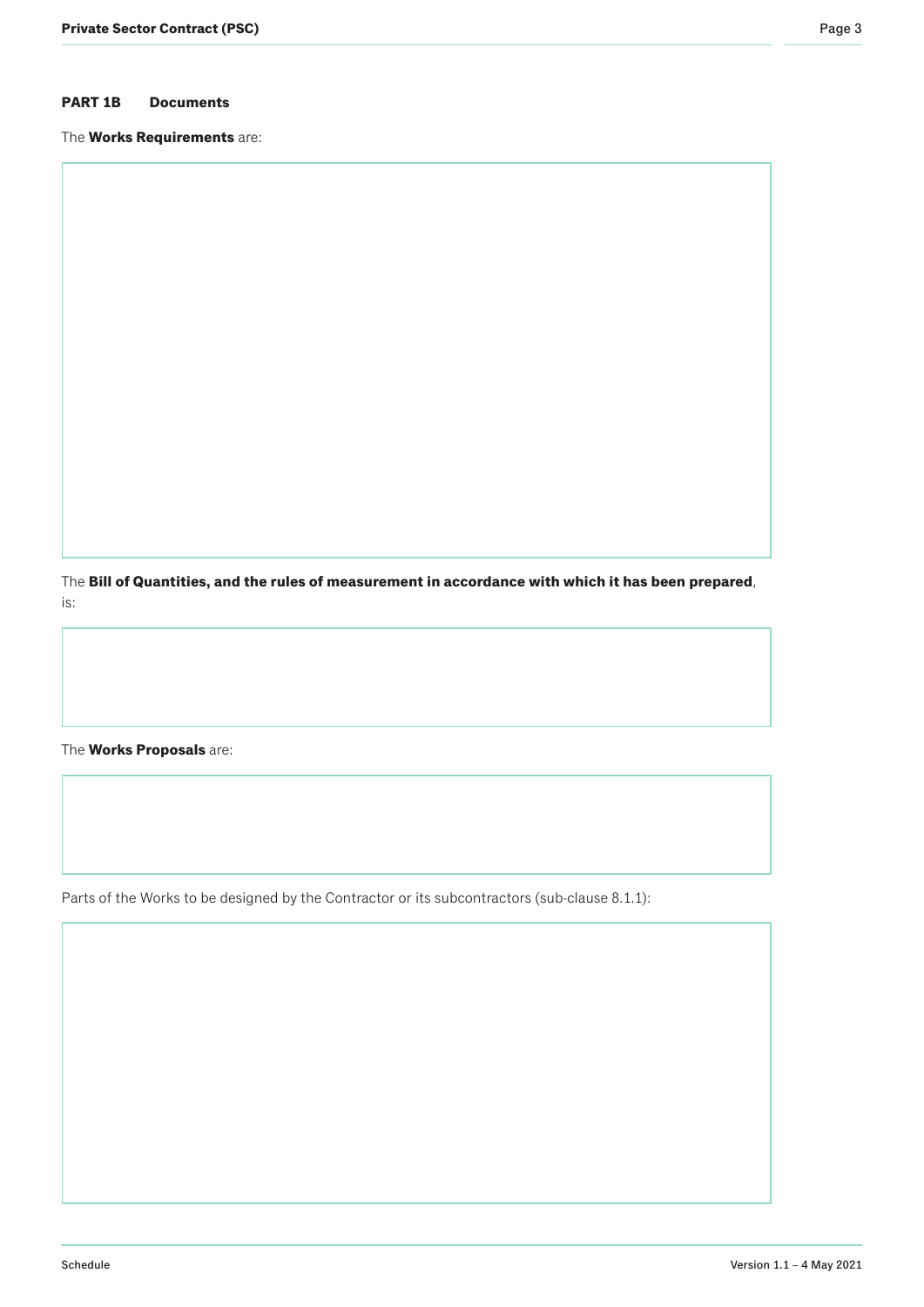#### **PART 1C** Project Supervisor (Sub-clause 2.4)

The Contractor, or an individual or body corporate named in the Work Proposals, is to be appointed project supervisor for the construction stage for the Works and any other work on the Site between the Starting Date and the date of Substantial Completion of the Works contemplated in the Works Requirements.

#### **Part 1D Insurance** (Clause 3)

Insurance of the Works: minimum amount insured for professional fees ..............................<sup>1</sup> of the Contract Sum.

- Minimum indemnity limit for Public liability insurance: ……………………………………………………2. for any one event, but this limit may be on an annual aggregate basis for products liability, collapse, vibration, subsidence, removal and weakening of supports and sudden and accidental pollution.
- Minimum indemnity limit for Employers' liability insurance: …….........................................................…3 . for any one event.
- Maximum excess for Insurance of Works and other Risk items: ………………………………………………4.
- Maximum excess for Public liability and Employer's liability: ........................................……5 .

#### **Permitted exclusions from all Insurances**

- War, invasion, act of foreign enemies, hostilities [whether war is declared or not], civil war, rebellion, revolution, insurrection or military or usurped power
- Pressure waves caused by aircraft or other airborne objects travelling at sonic or supersonic speeds
- Contamination by radioactivity or radioactive, toxic, explosive or other hazardous properties of any explosive nuclear assembly or its components, in each case not caused by the Contractor or the Contractor's Personnel
- **Terrorism**
- Asbestos

#### **Permitted exclusions from insurance of the Works and other Risk Items**

- Use or occupation of the Works by the Employer except in connection with the Works
- Unless otherwise specified in the Works Requirements, cost of making good defects in the Works but not damage caused by such defects to other sound parts of the Works
- Wear, tear, normal upkeep or normal repair or gradual deterioration
- Inventory losses
- Loss of use or any consequential loss of any nature including penalties for delay, non-completion or noncompliance
- Failure of information technology
- Mechanical or electrical breakdown but not resulting damage
- Cessation of the Works for more than 3 months

<sup>1</sup> If no percentage stated, 12½% applies.

<sup>2</sup> If no minimum specified, €6,500,000 applies.

<sup>3</sup> If no minimum stated, €13,000,000 applies.

<sup>4</sup> If no amount stated, €10,000 applies.

<sup>5</sup> If no amount stated, €6,500 applies.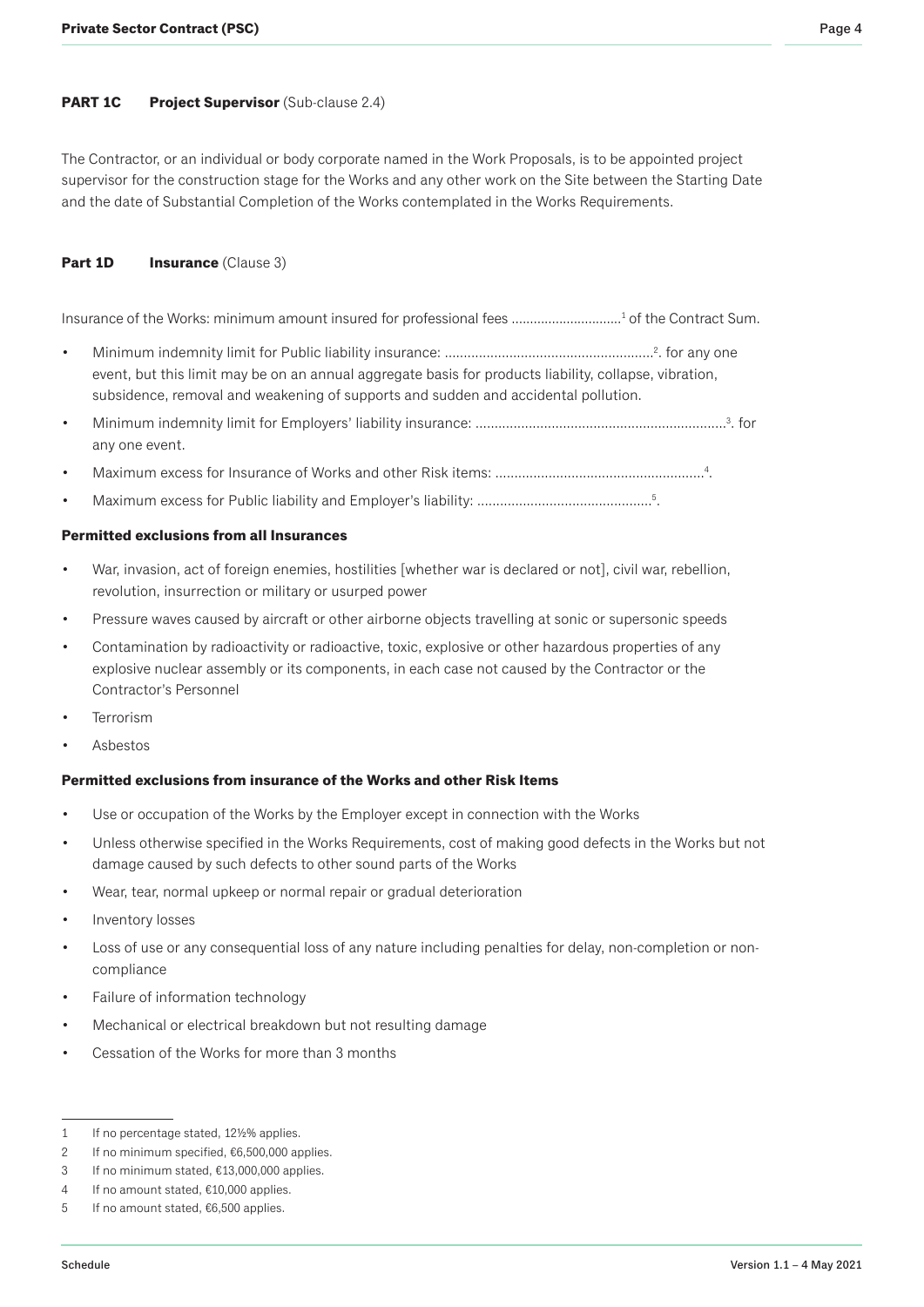- Persons under a contract or service or apprenticeship with the insured
- Property of the insurance or in the insured's custody or control other than existing premises and their contents temporarily occupied for the purposes of the Works
- Defective workmanship or materials but not resulting damage
- Mechanically propelled vehicles within the meaning of the Road Traffic Acts
- Loss or damage due to design for a fee or for which a fee would normally be charged / design / defective workmanship, materials or design, but including its consequences (Delete two. If none deleted, permitted exclusion is "loss or damage due to design for a fee or for which a fee would normally be charged").
- Gradual pollution or contamination
- Territorial limits
- Unless otherwise specified in the Works Requirements, aircraft and waterborne craft
- Fines, penalties, liquidated damages

#### **Permitted exclusions from employer's liability insurance:**

- Offshore work
- Liability compulsorily insurance under the Road Traffic Acts

#### **Permitted exclusions from professional indemnity insurance**

- Persons under a contract of service or apprenticeship with the insured.
- Ownership, use, occupation or leasing of mobile or immobile property
- Effecting or maintenance of insurance of or in connection with the provision of finance or advice on financial matters
- Dishonest, malicious, criminal or deliberate illegal acts
- Libel and slander
- **Insolvency**
- Fines, penalties, liquidated damages or any penal, punitive, exemplary, non-compensatory or aggravated damages
- Failure of information technology
- Contractual liability that would not apply in the absence of the contract

#### **Optional insurance provisions**

Clause 3.8 shall/shall not apply. (Delete as appropriate. Default position is 3.8 does not apply)

Insurance of the Works and other Risk Items, under sub-clause 3.3.4, shall include the following property of the Employer, other than the Works and Works Items:

and the minimum sum for which this property is to be insured shall be €.......................................................

If Insurance of the Works and other Risk Items is to include terrorism cover, the minimum sum insured shall be €.......................................................

The Contractor is/is not required to extend the insurance of the Works and other Risk Items for a Section that has reached Substantial Completion until the Employer's Representative issues the certificate of Substantial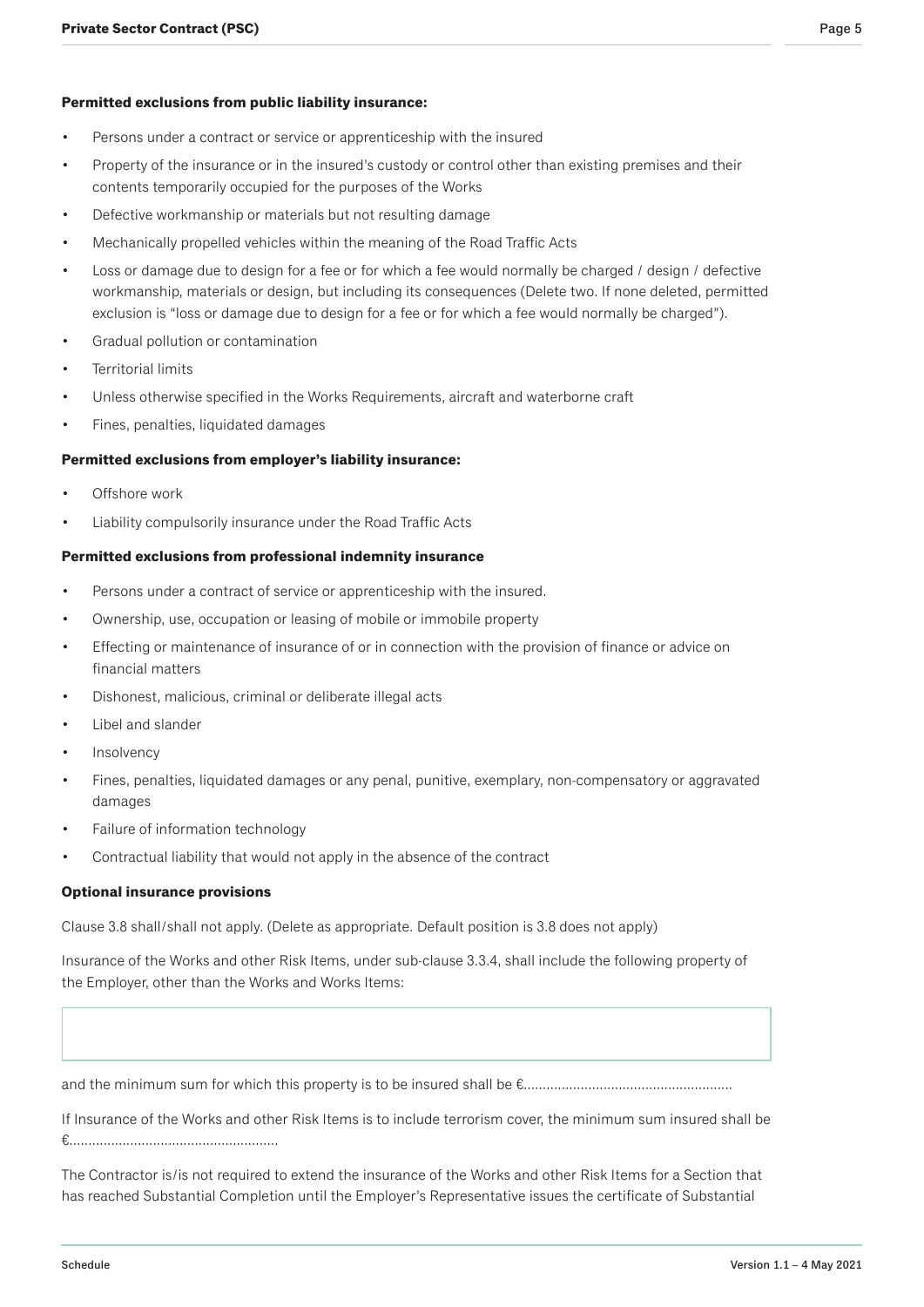Completion for the whole Works.(Delete as appropriate. Default position is Contractor not required to extend the insurance)

Required extensions to Insurance

Professional indemnity insurance is/is not required. (Delete as appropriate. Default position is professional indemnity insurance not required) If required, the professional indemnity insurance is to be kept in place for

years after Substantial Completion of the Works is certified by the Employer's Representative. If required, the minimum indemnity limit for professional indemnity insurance shall be €...................................... for each and every claim or series of claims arising from the same originating cause / annual aggregate limit (Delete one. If none deleted, read as "annual aggregate limit"). The maximum excess shall be .......................................................<sup>6</sup> .

# **Part 1E Performance Bond** (Sub-clause 1.5)

A performance bond is/is not required. (Delete as appropriate. Default position bond is required)

The amount of the performance bond shall be ..................………..7 of the initial Contract Sum up to certification of Substantial Completion of the Works, and .....................……..8 of the initial Contract Sum for the subsequent period stated in the form of bond in the Works Requirements / 450 days after that. (Delete one. If none deleted, read as "450 days after that").

# **Part 1F(1) Collateral Warranties** (Sub-clauses 5.6, 9.1.2(6) and 11.4.1)

Collateral Warranties are required from the following categories of Specialists and Subcontractors:-

| <b>Category of Specialist/</b><br><b>Subcontractor</b> | <b>Date for</b><br><b>Warranty</b> | <b>Amount</b><br><b>Withheld</b><br>(11.4.1) | <b>Minimum</b><br>indemnity<br>limit for<br>professional<br>indemnity<br><b>insurance</b> | <b>Maximum</b><br>excess for<br>professional<br>indemnity<br><b>insurance</b> |
|--------------------------------------------------------|------------------------------------|----------------------------------------------|-------------------------------------------------------------------------------------------|-------------------------------------------------------------------------------|
|                                                        |                                    |                                              |                                                                                           |                                                                               |
|                                                        |                                    |                                              |                                                                                           |                                                                               |
|                                                        |                                    |                                              |                                                                                           |                                                                               |
|                                                        |                                    |                                              |                                                                                           |                                                                               |
|                                                        |                                    |                                              |                                                                                           |                                                                               |
|                                                        |                                    |                                              |                                                                                           |                                                                               |
|                                                        |                                    |                                              |                                                                                           |                                                                               |

- 6 If no amount specified, €50,000 applies.
- 7 If no percentage stated, 10% applies.
- 8 If no percentage stated, 5% applies.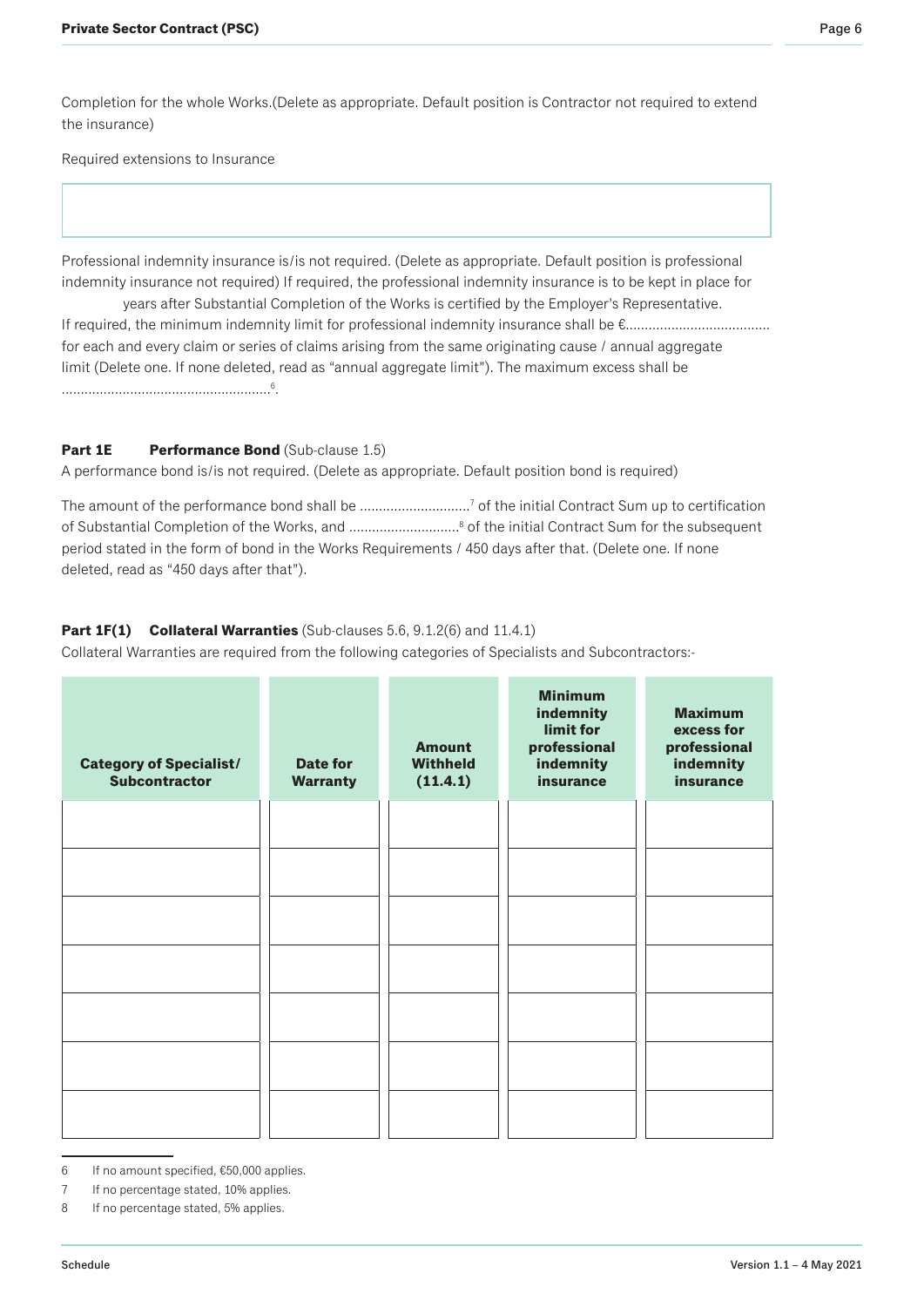# **Part 1F(2) Ancillary Certificates** (Sub-clause 5.8)

Ancillary Certificates are required from the following categories of Contractor's Personnel.

| <b>Category of Contractor's Personnel</b> | <b>Category of Contractor's Personnel</b> |
|-------------------------------------------|-------------------------------------------|
|                                           |                                           |
|                                           |                                           |
|                                           |                                           |
|                                           |                                           |
|                                           |                                           |
|                                           |                                           |
|                                           |                                           |
|                                           |                                           |
|                                           |                                           |
|                                           |                                           |
|                                           |                                           |
|                                           |                                           |
|                                           |                                           |
|                                           |                                           |
|                                           |                                           |
|                                           |                                           |
|                                           |                                           |
|                                           |                                           |
|                                           |                                           |
|                                           |                                           |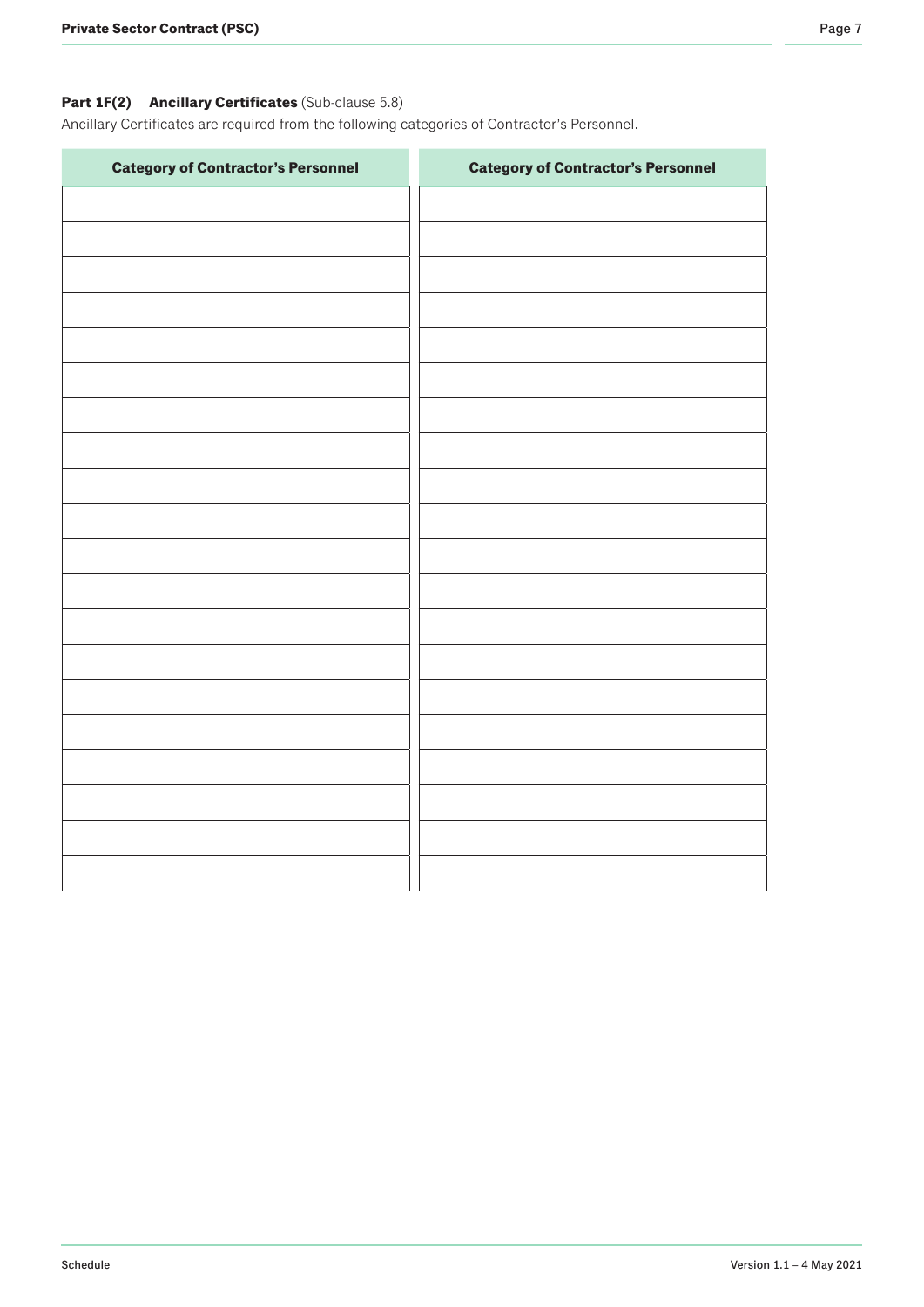# **Part 1F(3) Novated & Named Specialists** (Sub-clause 5.4)

| <b>Name of</b><br><b>Specialist</b> | <b>Design</b><br><b>Responsibility</b> | <b>Specialist</b><br>Form of<br><b>Contract</b> | <b>Specialist</b><br><b>Contract</b><br><b>Value</b> | <b>Specialist</b><br><b>Contract</b><br><b>Works</b><br><b>Requirements</b><br><b>Reference</b> | <b>Contact</b><br><b>Details of</b><br><b>Specialist</b> |
|-------------------------------------|----------------------------------------|-------------------------------------------------|------------------------------------------------------|-------------------------------------------------------------------------------------------------|----------------------------------------------------------|
|                                     |                                        |                                                 | €                                                    |                                                                                                 |                                                          |
|                                     |                                        |                                                 | €                                                    |                                                                                                 |                                                          |
|                                     |                                        |                                                 | €                                                    |                                                                                                 |                                                          |
|                                     |                                        |                                                 | €                                                    |                                                                                                 |                                                          |
|                                     |                                        |                                                 | €                                                    |                                                                                                 |                                                          |
|                                     |                                        |                                                 | €                                                    |                                                                                                 |                                                          |
|                                     |                                        |                                                 | €                                                    |                                                                                                 |                                                          |
|                                     |                                        |                                                 | €                                                    |                                                                                                 |                                                          |

### **Part 1F(4) Nominated Specialists** (Sub-clause 5.5)

| <b>Category of</b><br><b>Specialist</b> | <b>Specialist Form of</b><br><b>Contract</b> | <b>Prime Cost</b><br><b>Sum</b> |  |
|-----------------------------------------|----------------------------------------------|---------------------------------|--|
|                                         |                                              | €                               |  |
|                                         |                                              | €                               |  |
|                                         |                                              | €                               |  |
|                                         |                                              | €                               |  |
|                                         |                                              | €                               |  |
|                                         |                                              | €                               |  |
|                                         |                                              | €                               |  |
|                                         |                                              | €                               |  |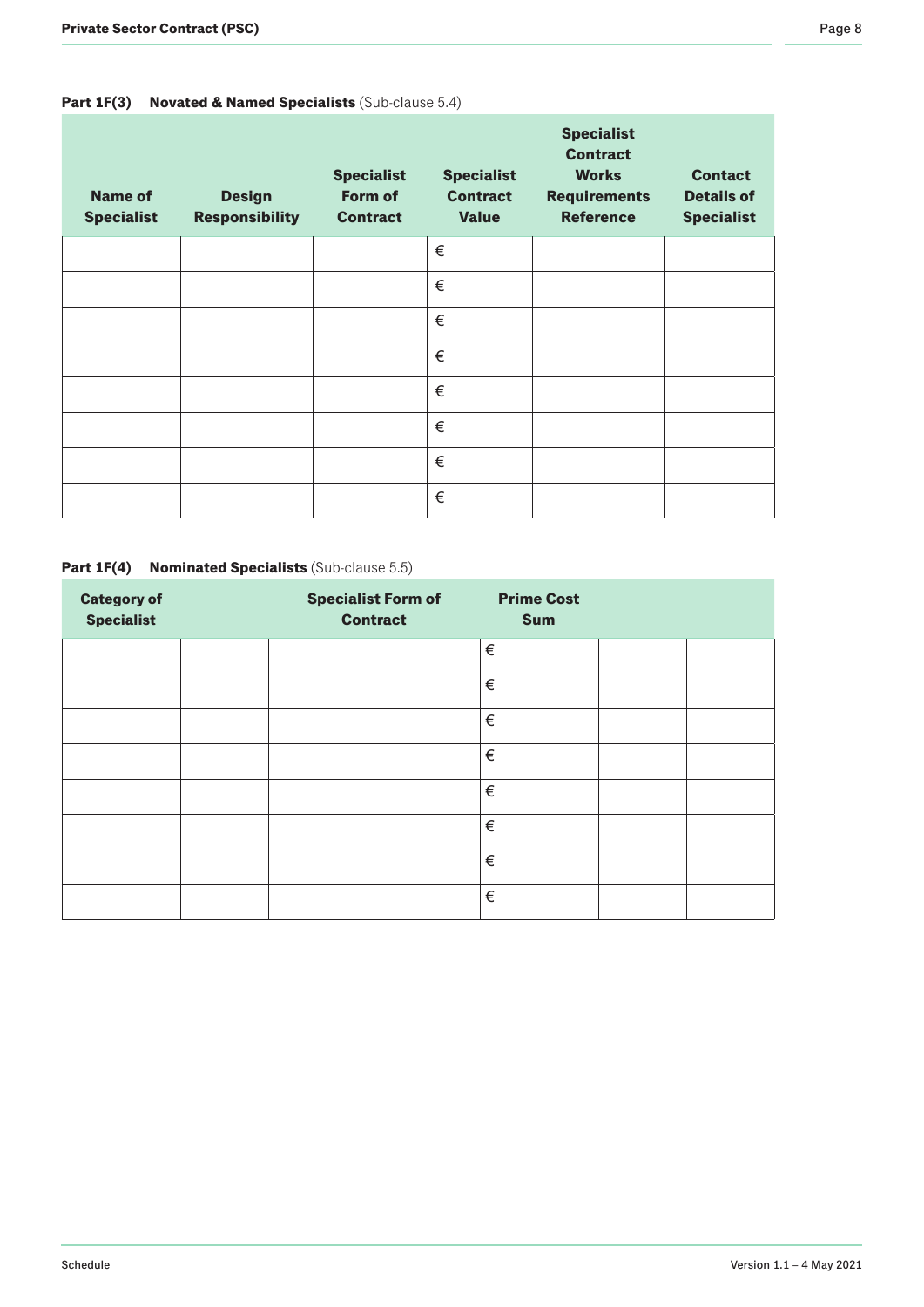|                                                             | Date or period<br>for Substantial<br><b>Completion</b> | Rate of<br><b>liquidated</b><br>damages | <b>Reduction in retention</b><br>on Substantial<br><b>Completion of Section</b><br>(%) |
|-------------------------------------------------------------|--------------------------------------------------------|-----------------------------------------|----------------------------------------------------------------------------------------|
| <b>The Works</b>                                            |                                                        | €<br>per                                |                                                                                        |
| <b>Section: (Employer to</b><br>complete names of sections) |                                                        | €<br>per                                |                                                                                        |
| <b>Section: (Employer to</b><br>complete names of sections) |                                                        | €<br>per                                |                                                                                        |
| <b>Section: (Employer to</b><br>complete names of sections) |                                                        | €<br>per                                |                                                                                        |
| <b>Section: (Employer to</b><br>complete names of sections) |                                                        | €<br>per                                |                                                                                        |

# **Part 1H Provision of Site**

(Sub-clause 7.1)

Date on which the Site (or a part of the site as set out in the Works Requirements) is to be provided.

### **Part 1I Defects Period**

The initial Defects Period is ……..................................................……..<sup>9</sup> from the date of Substantial Completion of the Works.

#### **Part 1J Not Used.**

### **Part 1K Delay Events, Compensation Events, Programme Contingency, Delay Costs, Adjustments**  (Sub-clauses 9.3, 9.4, 10.1, 10.6, 10.7)

Delay Events and Compensation Events are as follows:

|    | <b>Event</b>                                                                                                                                                                                                                   | <b>Delay Event</b> | <b>Compensation</b><br><b>Event</b> |
|----|--------------------------------------------------------------------------------------------------------------------------------------------------------------------------------------------------------------------------------|--------------------|-------------------------------------|
| 1. | The Employer's Representative gives the Contractor a<br>Change Order                                                                                                                                                           | Yes                | <b>Yes</b>                          |
| 2. | The Employer's Representative directs the Contractor to<br>search for Defects or their cause and no Defect is found,<br>and the search was not required because of a failure of<br>the Contractor to comply with the Contract. | <b>Yes</b>         | <b>Yes</b>                          |
| 3. | The Employer's Representative directs the Contractor to<br>suspend work under sub-clause 9.2.                                                                                                                                  | Yes                | Yes                                 |
| 4. | The Contractor suspends work in accordance with sub-<br>clause 12.3.                                                                                                                                                           | <b>Yes</b>         | Yes                                 |

<sup>9</sup> If no period stated, one year applies.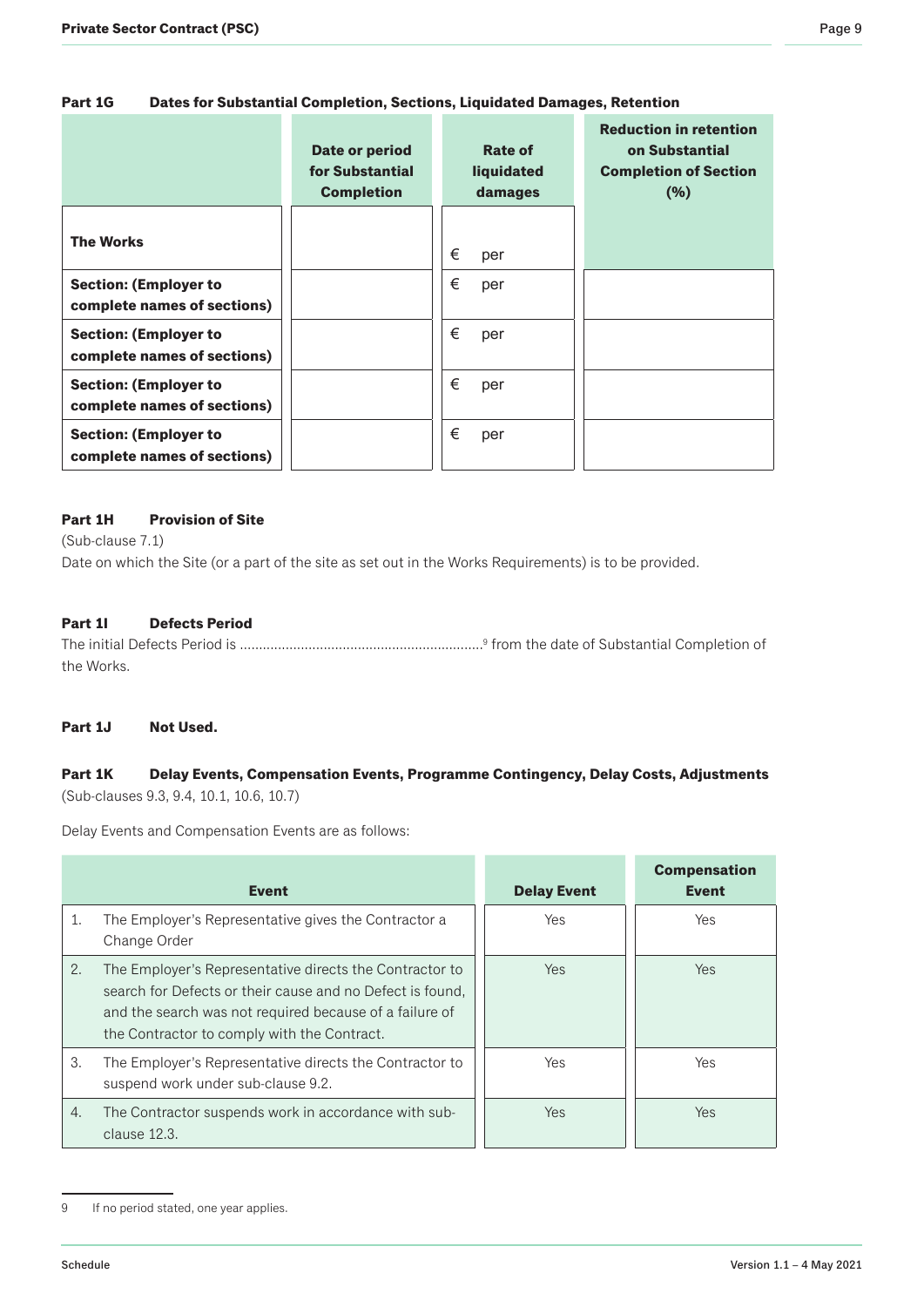|     | <b>Event</b>                                                                                                                                                                                                                                                                                                                                    | <b>Delay Event</b> | <b>Compensation</b><br><b>Event</b>      |
|-----|-------------------------------------------------------------------------------------------------------------------------------------------------------------------------------------------------------------------------------------------------------------------------------------------------------------------------------------------------|--------------------|------------------------------------------|
| 5.  | There is a factual error in information about the Site<br>or setting out information in the Works Requirements.<br>[This does not include an error of interpretation].                                                                                                                                                                          | Yes                | Yes                                      |
| 6.  | The Employer takes over part of the Works before<br>Substantial Completion of the Works and any relevant<br>Section.                                                                                                                                                                                                                            | Yes                | Yes                                      |
| 7.  | The Employer's Representative does not give the<br>Contractor an instruction required under sub-clause<br>4.5.4 within the time required under sub-clause 4.11.2<br>when the Contractor has asked for the instruction in<br>accordance with sub-clause 4.11.1.                                                                                  | Yes                | Yes                                      |
| 8.  | The Contractor is unable to occupy and use a part of the<br>Site because of a failure of the Employer under sub-<br>clause 7.1.                                                                                                                                                                                                                 | Yes                | Yes                                      |
| 9.  | The Employer does not give the Contractor a Works<br>Item or other thing as required by the Contract when<br>the Contractor has asked for it in accordance with sub-<br>clause 4.11.1.                                                                                                                                                          | Yes                | Yes                                      |
| 10. | Employer's Personnel working on the Site under clause<br>7.6 interfere with the execution of the Works on the<br>Site, and the interference is unforeseeable and not in<br>accordance with the Contract.                                                                                                                                        | Yes                | Yes                                      |
| 11. | The Employer instructs the Contractor under sub-clause<br>3.2.3 to rectify loss of or damage to Risk Items for which<br>the Contractor is not responsible.                                                                                                                                                                                      | Yes                | Yes                                      |
| 12. | Loss of or damage to the Works that is at the<br>Contractor's risk in accordance with sub-clause 3.2.                                                                                                                                                                                                                                           | Yes                | <b>No</b>                                |
| 13. | A weather event as described below.                                                                                                                                                                                                                                                                                                             | Yes                | <b>No</b>                                |
| 14. | A strike or lockout affecting the construction industry<br>generally or a significant part of it, and not confined<br>to employees of the Contractor or any Contractor's<br>Personnel.                                                                                                                                                          | Yes                | <b>No</b>                                |
| 15. | Delay to the Works caused by the order or other act of<br>a court or other public authority exercising authority<br>under Law, that did not arise as a result of or in<br>connection with an act, omission or breach of Legal<br>Requirements of the Contractor or the Contractor's<br>Personnel or a breach of the Contract by the Contractor. | Yes                | Yes                                      |
| 16. | A breach by the Employer of the Contract that is not<br>listed elsewhere in this table.                                                                                                                                                                                                                                                         | Yes                | Yes                                      |
| 17. | Refer to Sub-clause 10.2                                                                                                                                                                                                                                                                                                                        | No                 | Yes                                      |
| 18. | An item of archaeological interest or human remains is<br>found on the Site, and it was unforeseeable.                                                                                                                                                                                                                                          | Yes                | Yes/No<br>The default<br>position is Yes |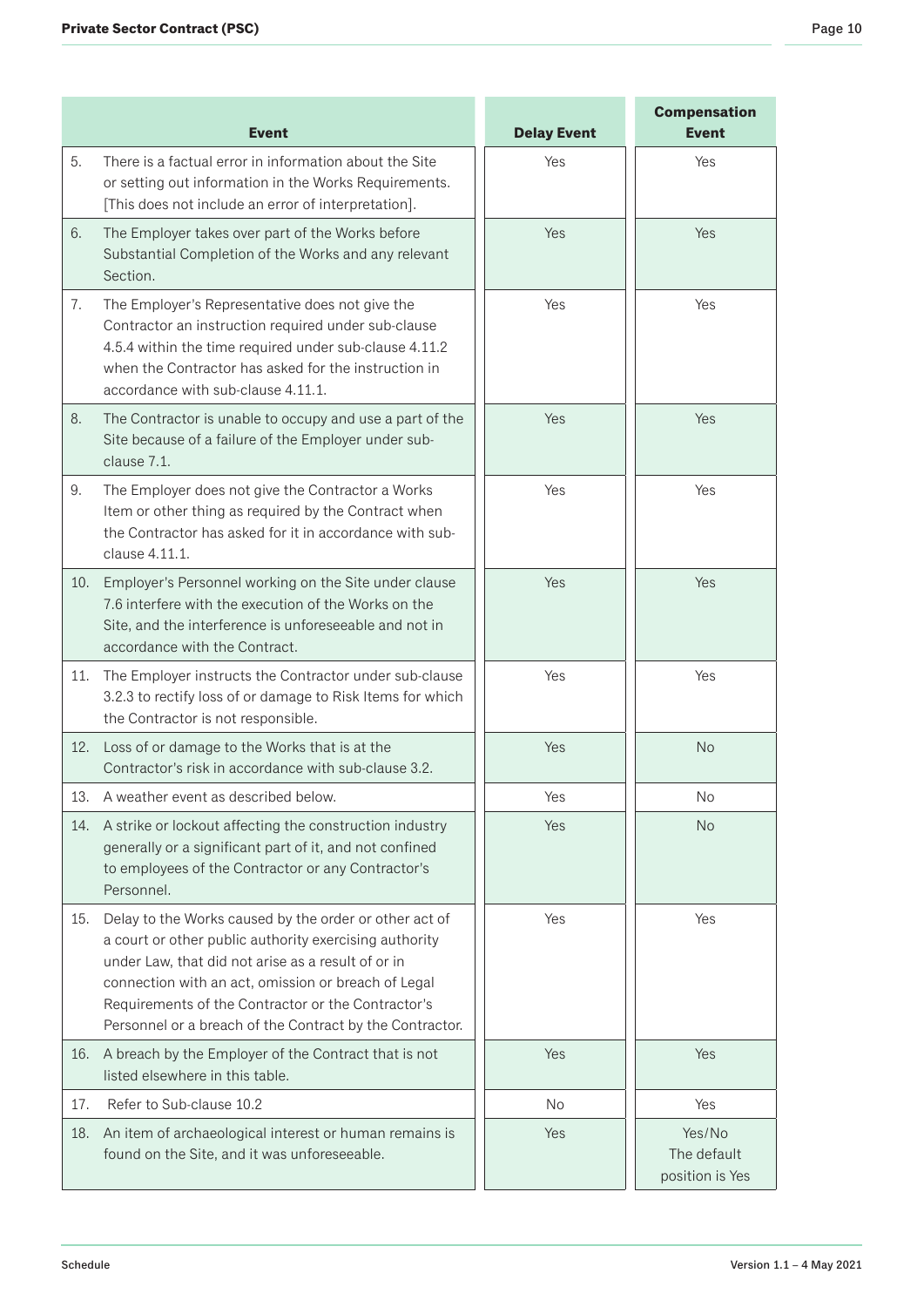|     | <b>Event</b>                                                                                                                                                                                                                                                           | <b>Delay Event</b> | <b>Compensation</b><br><b>Event</b>      |
|-----|------------------------------------------------------------------------------------------------------------------------------------------------------------------------------------------------------------------------------------------------------------------------|--------------------|------------------------------------------|
| 19. | The Contractor encounters on the Site unforeseeable<br>ground conditions (not resulting from weather) or<br>unforeseeable human-made obstructions in the ground,<br>other than Utilities.                                                                              | Yes                | Yes/No<br>The default<br>position is Yes |
| 20. | The Contractor encounters unforeseeable Utilities in the<br>ground on the Site.                                                                                                                                                                                        | Yes                | Yes/No<br>The default<br>position is Yes |
| 21. | Owners of Utilities on the Site do not relocate<br>or disconnect Utilities as stated in the Works<br>Requirements, when the Contractor has complied with<br>their procedures and the procedures in the Contract,<br>and the failure is unforeseeable.                  | Yes                | Yes/No<br>The default<br>position is Yes |
| 22. | The Works are adversely affected by reason of Consents<br>for which the Employer is responsible provided the<br>requirement for the Consent is not as a result of any<br>breach of the Contract or any default on the part of the<br>Contractor.                       | Yes                | Yes                                      |
| 23. | Actions by members of the public by way of protest<br>against the Employer or the Employer's use of the Site<br>or any part of it unless such actions are attributable to<br>work by the Contractor outside the scope of the Works<br>Requirements or Works Proposals. | Yes                | No                                       |
| 24. | A change of Legal Requirement occurring after the<br>Designated Date.                                                                                                                                                                                                  | Yes                | Yes                                      |

In the above table

**Utilities** means conducting media and apparatus for water, sewage, electricity, gas, oil, telecommunications, data, steam, air, or other services, and associated apparatus and structures.

A condition, circumstance or occurrence is **unforeseeable** if an experienced contractor tendering for the Works could not have reasonably foreseen it on the Designated Date, having inspected the Site and its surroundings and having satisfied itself, insofar as practicable and taking into account any information in connection with the Site provided by the Employer, as to all matters concerning the Site, including its form and nature and its geotechnical, hydrological and climatic conditions.

**WE 1.0** is the document entitled Weather Events WE 1.0 published on **www.constructionprocurement.gov.ie** on the Designated Date.

A weather measurement for a month means each of the following:

- the number of days with rainfall exceeding 10 millimetres
- the number of days with minimum air temperature less than 0 degrees Celsius and
- the number of days with maximum mean 10 minute wind speed exceeding 15 metres per second as recorded at weather station.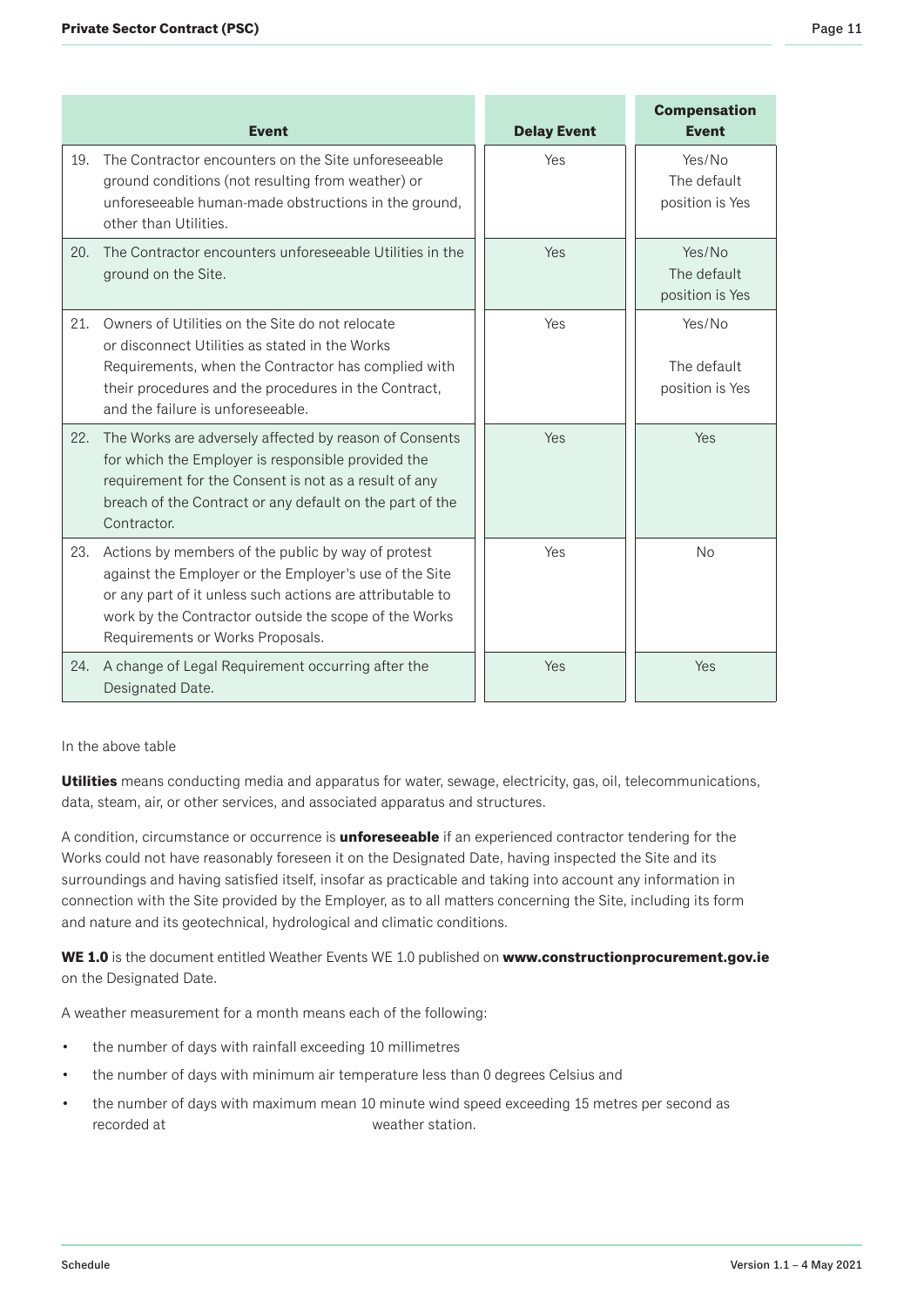If no weather station is named, the Met Eireann station nearer the Site is used. If the station named, or the nearest one, does not record the weather measurements, the station nearest the Site that records that weather measurement is used.

A **weather event** is when in a month between the Starting Date and the Date for Substantial Completion of the Works a weather measurement exceeds the number of days for the same item, the same weather station, and the corresponding month in WE 1.0.

The extension to the Date for Substantial Completion of the Works in each month shall be the difference between the weather measurement and the number of days for the corresponding item in WE 1.0

In **sub-clause 10.7**, the amount to be added for delay cost is the daily rate stated in the Schedule, part 2D (sub-clause  $10.7.1(1)$ ) / the expenses unavoidably incurred as a result of the delay (sub-clause  $10.7.1(2)$ ) (Delete as applicable. If neither deleted, "expenses unavoidably incurred as a result of the delay" to be read as deleted).

For the purposes of sub-clause 10.7, a single daily rate for delay costs / separate daily rates for delay costs for each of the following periods or parts of the Works is / are to apply:

- •
- 
- •
- •

(If the above are blank, and sub-clause 10.7.1(1) applies, Contractor is to tender a single daily rate).

### **Part 1L Payment Particulars** (Clause 11)

The first payment claim date will be the last working day in the month in which the Starting Date occurs and each subsequent payment claim date will be the last day of every following month.

Period for interim payment is 30 days after each payment claim date

Minimum amount for interim payments, except release of retention, ………………………………………<sup>10</sup>

Up to the percentage stated below of the Contract value of the following unfixed Works Items may be included in an interim payment in accordance with sub-clause 11.2.

| <b>On-Site Materials</b> | % of Contract<br><b>Value</b> |
|--------------------------|-------------------------------|
|                          | 90                            |

| <b>Off-Site Materials with Bond</b> | % of Contract<br><b>Value</b> |
|-------------------------------------|-------------------------------|
|                                     | 90                            |

The retention percentage is .................<sup>11</sup>

<sup>10</sup> If none stated, no minimum applies.

<sup>11</sup> If no percentage stated, 5% applies.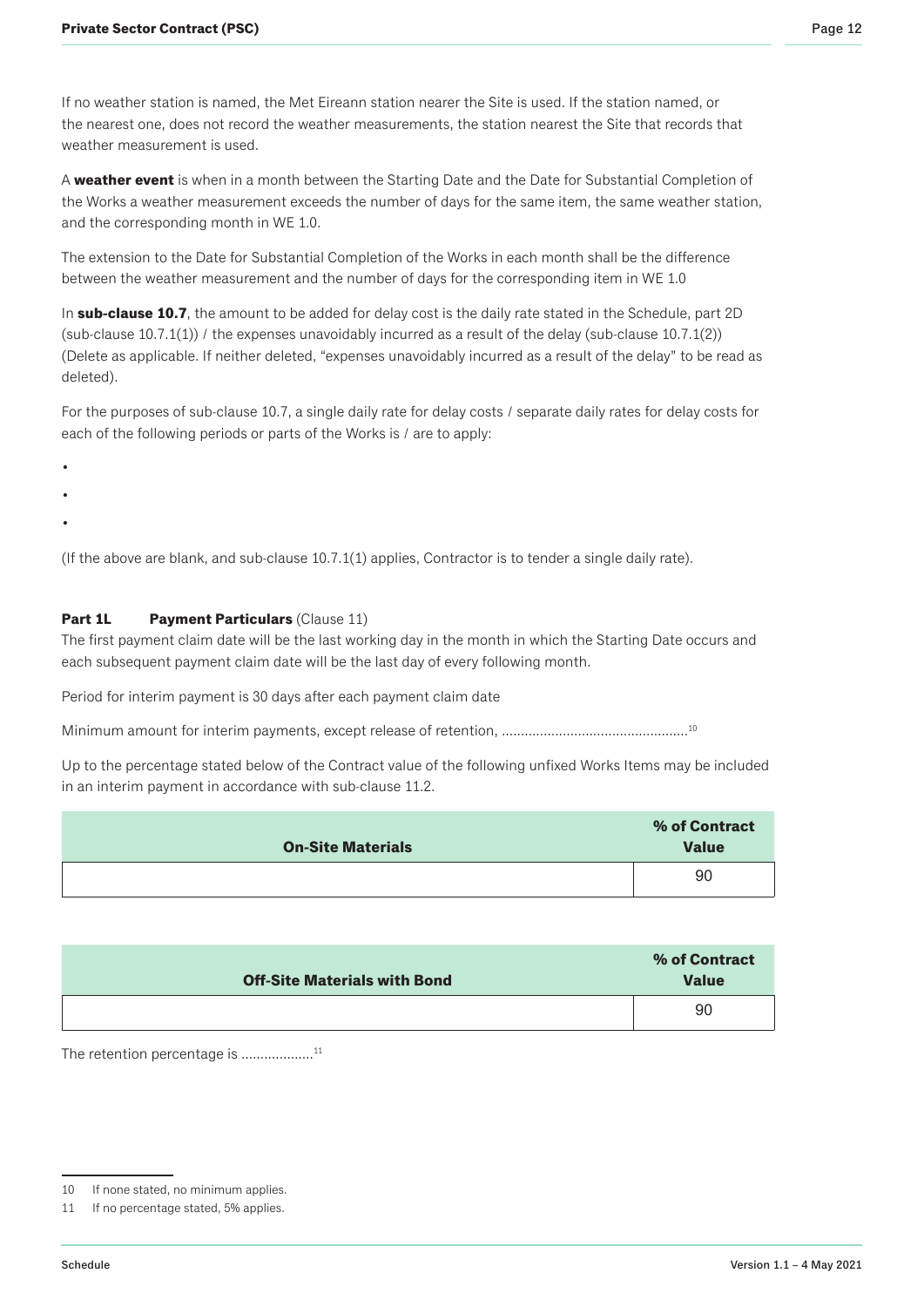# **Part 1M Not Used.**

# **Part 1N Not Used.**

### **Part 1O Rights in Contractor's Documents (Sub-clause 6.4)**

Copyright and all other rights in the following Contractor's Documents and Works Proposals described in subclause 6.4.2 transfer to the Employer in accordance with sub-clause 6.4.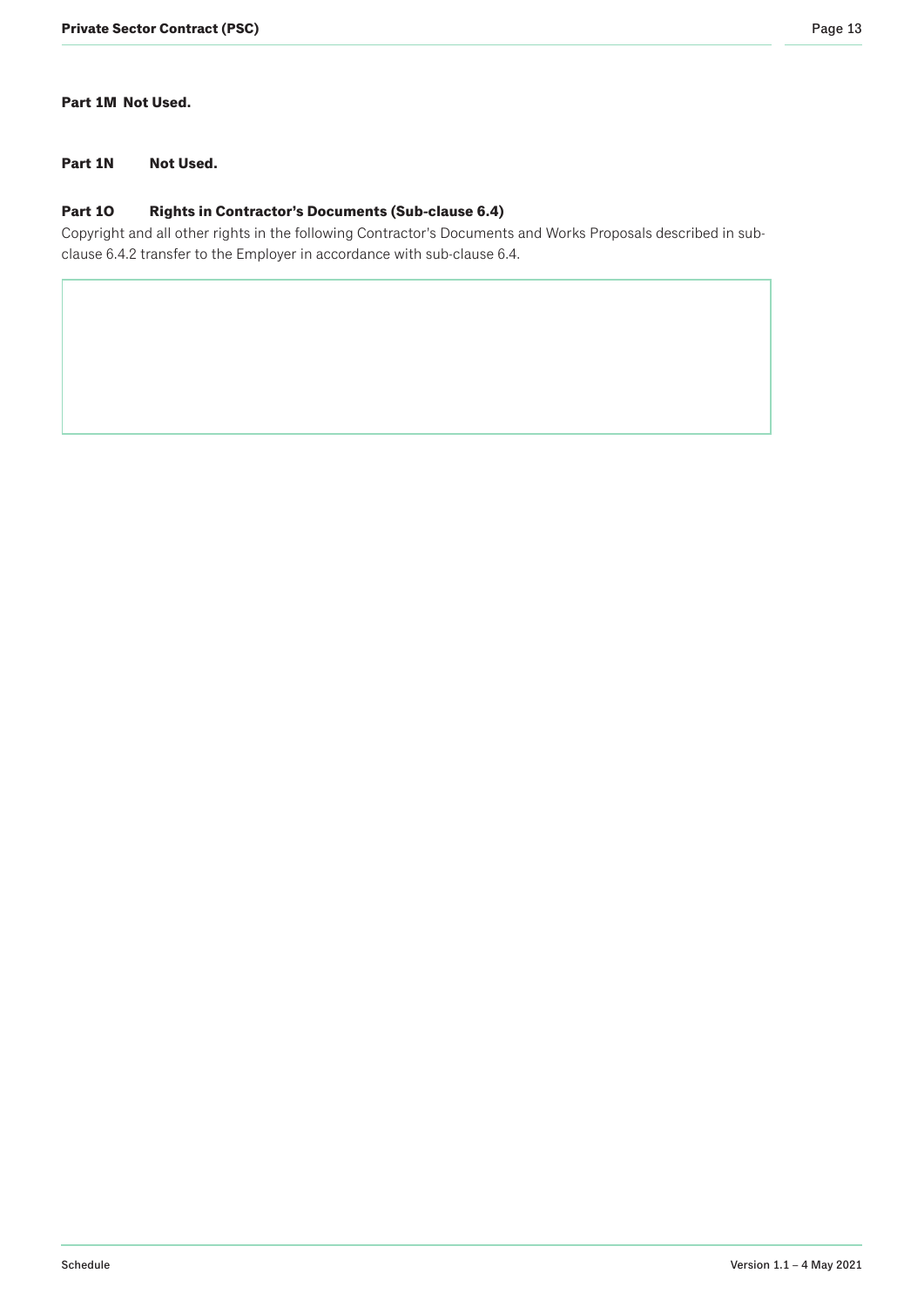# **SCHEDULE - PART 2**

#### **Part 2A Communications** (Sub-clause 4.14)

Details for sending notices under clauses 12 and 13 to the Contractor are:

For the attention of: Address:

Details for sending other notices to the Contractor are:

The Contractor's agent<sup>12</sup> in the Republic of Ireland for service of legal process is:

| Name:    |  |
|----------|--|
| Address: |  |

Names of individuals (no more than 3) who will represent the Contractor in any matter arising under clause 13.1 of the Contract :

| Part 2B |  | <b>Not Used.</b> |
|---------|--|------------------|
|         |  |                  |

#### Part 2C Not Used.

12 An agent in the State must be named if the Contractor's registered office or other principal place of business is outside the State.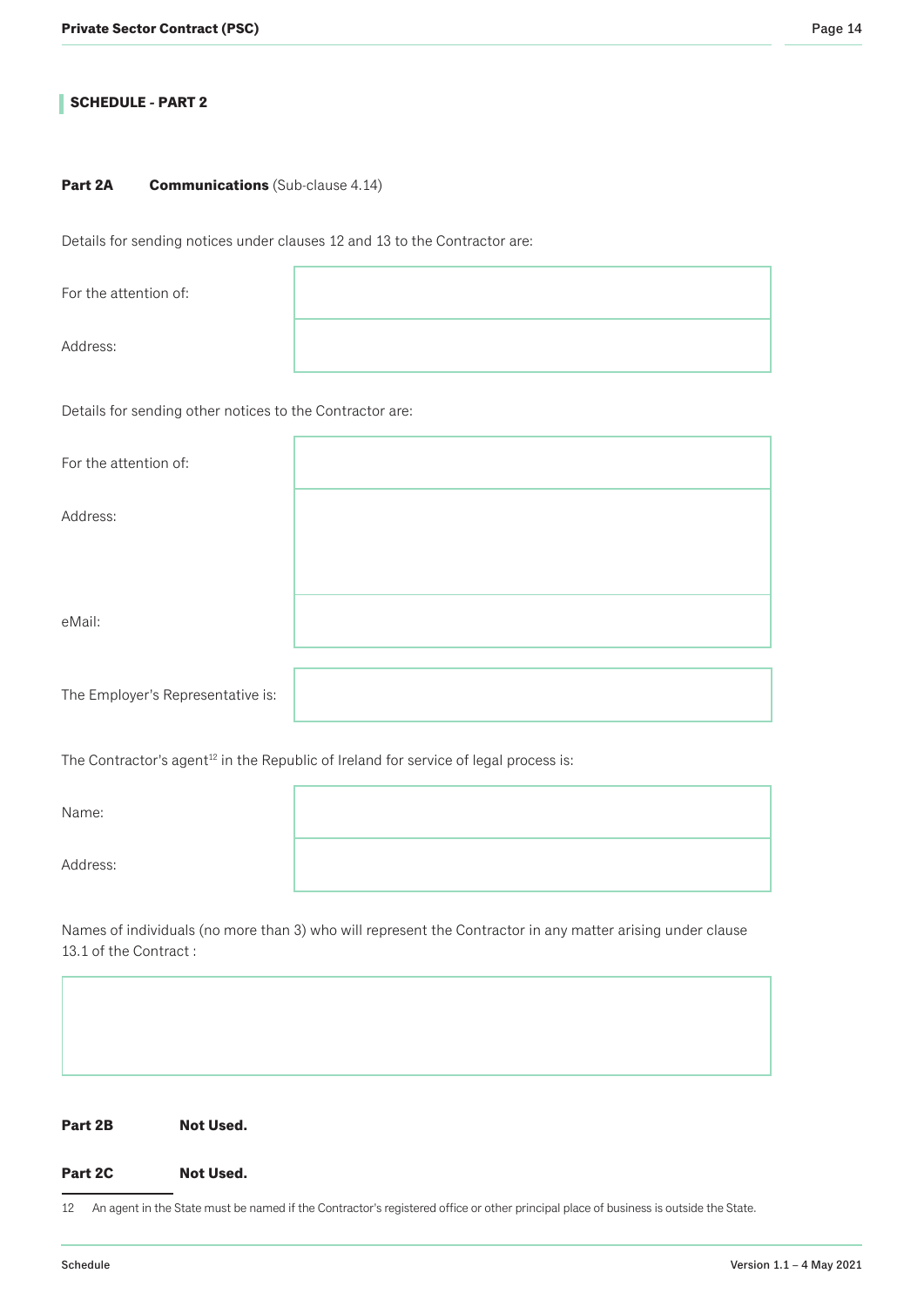# **Part 2D Adjustments to the Contract Sum as a Result of Delay Costs (sub-clause 10.7).**

The Contractor's rate of delay costs is € excluding VAT per Site Working Day *(If left blank, or stated as a negative value, read as zero).*

If part 1K states that separate rates are to be stated for separate periods or parts of the Works, the Contractor's rates are as follows:

| Period or part of the Works (part 1K) | Rate |
|---------------------------------------|------|
|                                       |      |
|                                       |      |
|                                       |      |
|                                       |      |